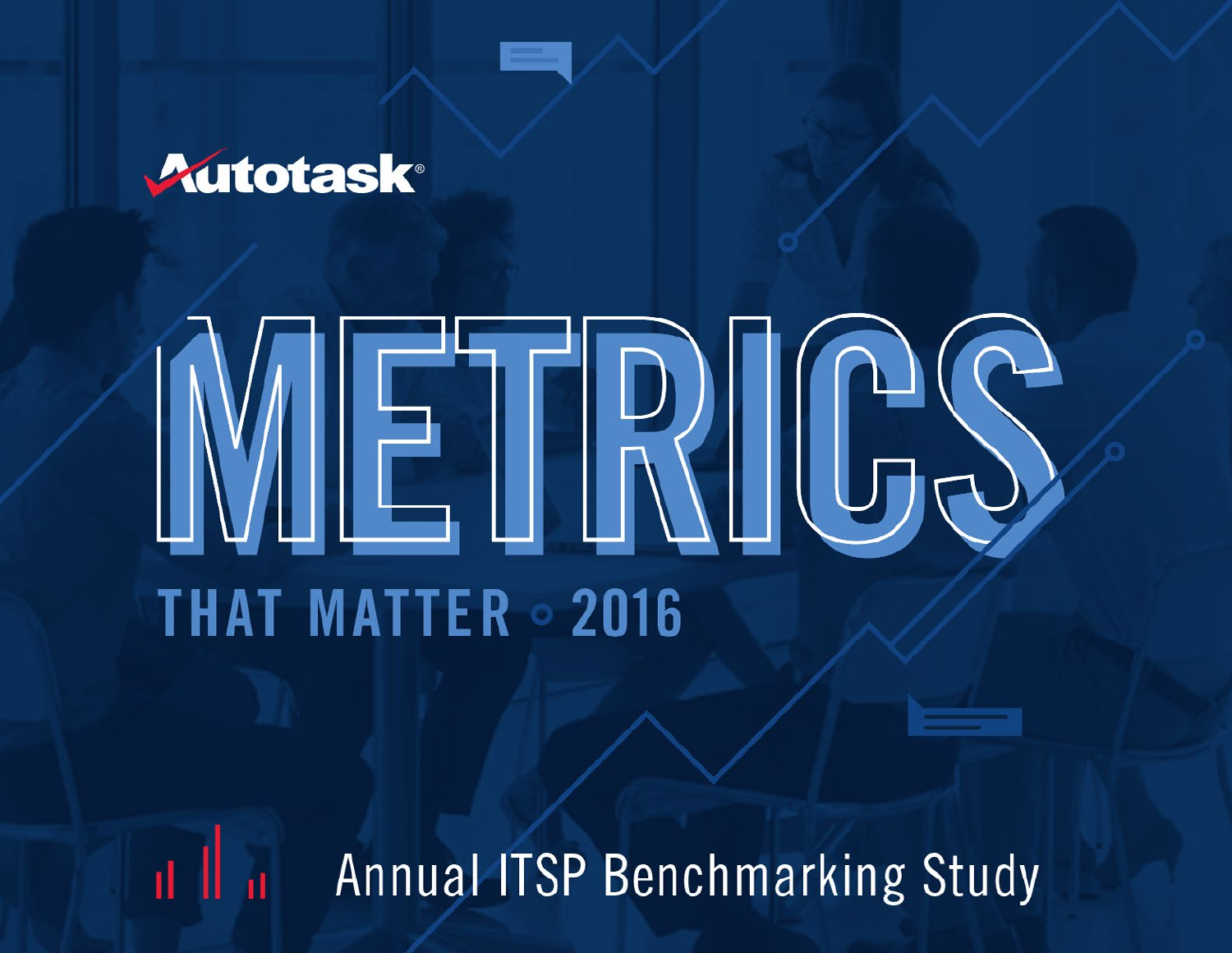### **Table** of Contents

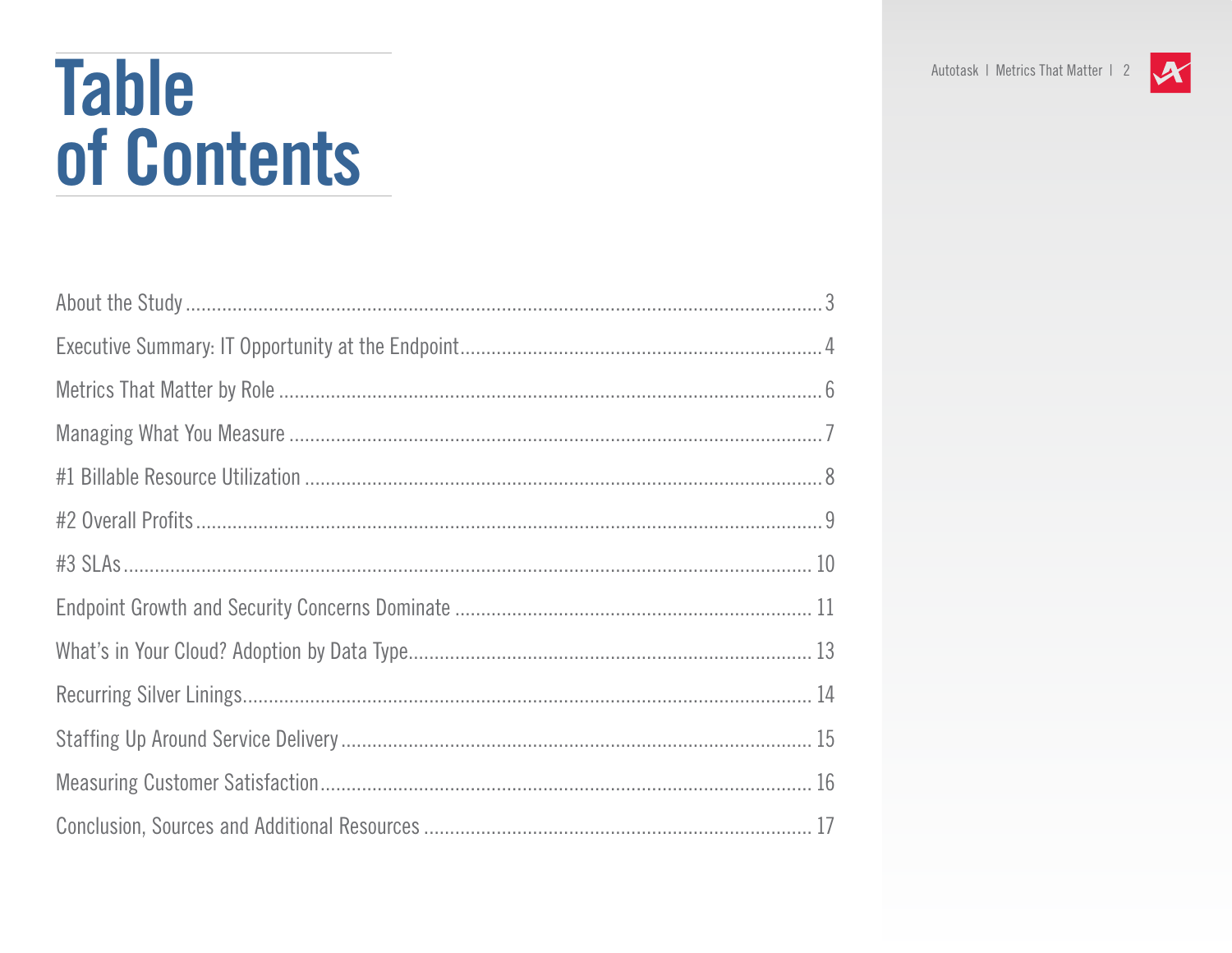# <span id="page-2-0"></span>About the Study

Decision Tree Labs conducted the *Metrics That Matter Survey* in October 2015 on behalf of Autotask Corporation. More than 1,100 ITSPs responded globally.



51-100

7% 29% 26% 15% 12% 11%

100+



#### Executive Management and Service/Help Desk Operations Sales/Mktg Other Project Mgmt Finance 41% 22% 17% 8% 5% 4% 3%

#### RESPONDENTS BY ROLE

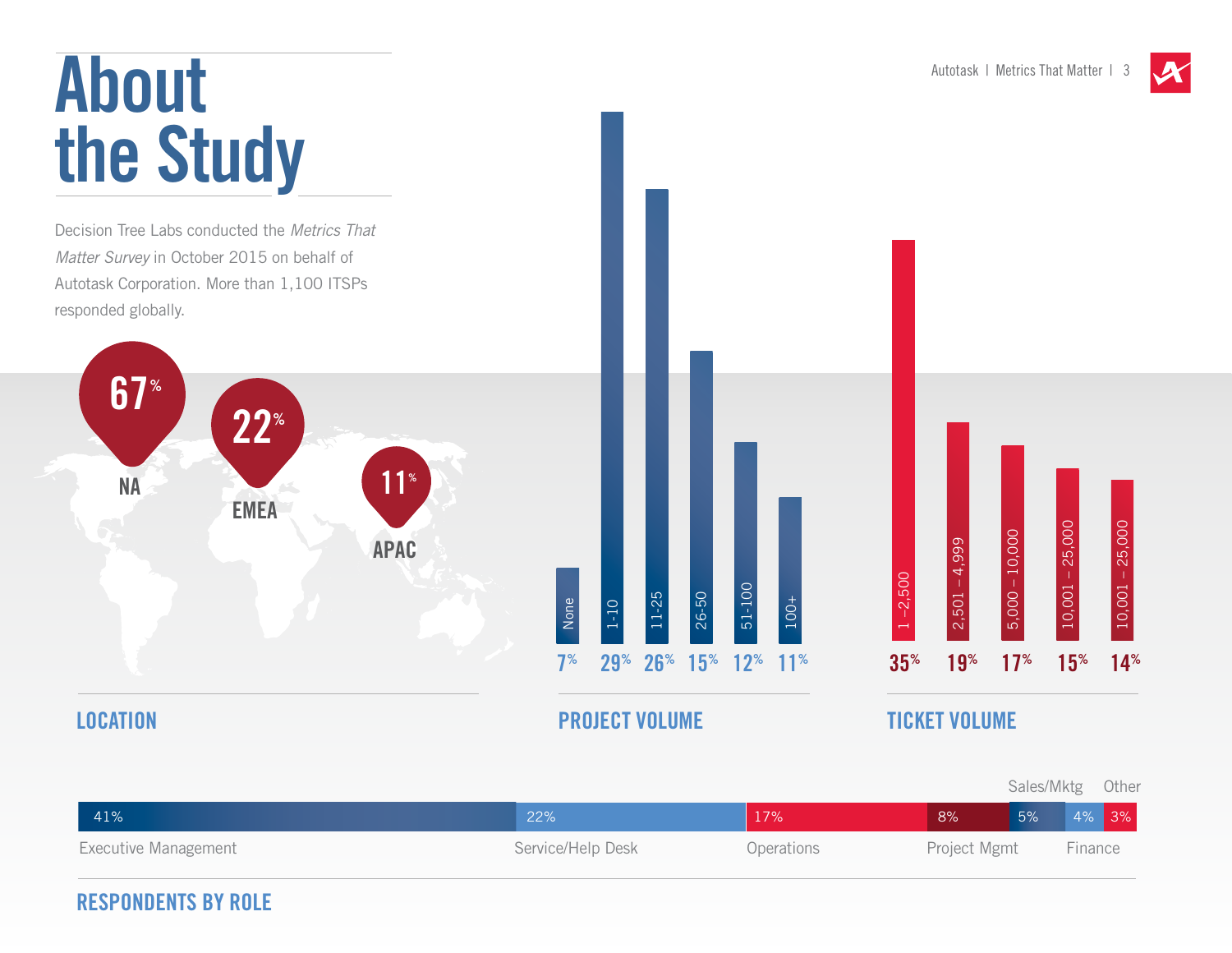#### <span id="page-3-0"></span>EXECUTIVE SUMMARY And The Control of the Control of the Control of the Control of the Control of the Control of the Control of the Control of the Control of the Control of the Control of the Control of the Control of the C

### IT Opportunity at the Endpoint

ITSP clients sure look differently than they did in 2013, the first year Autotask started tracking data for its Metrics That Matter survey.

Today's business clients want to achieve greater productivity and own less infrastructure.\* They are looking to IT service providers to help them manage increasingly extended networks of communication, commerce and data exchange enabled by a growing number of endpoints.

As these digital flows expand outward through mobility and cloud accessibility, so does the need for management, compliance and security. At the same time, clients want proactive advice on which applications and solutions will effectively address client needs and strategies.

Opportunity abounds for ITSPs to add to their service offerings as well as expand their roles as trusted advisors.

*\*See 'What's in Your Cloud' page 13*



#### TOP FINDINGS

- 2015 vs. 2016: Revenue growth projections  $\boldsymbol{\mathcal{X}}$ about the same (5%-15% for most)
- **\$ 35%:** Earn \$2 million or more annually
- $\mathbf{H}^{\pm}$ HIRING: 80% OF ITSPs
- **#1 SERVICE REVENUE DRIVER:** Endpoint management 00
- 8 **#1 SECURITY CONCERN FOR CLIENTS: Endpoints**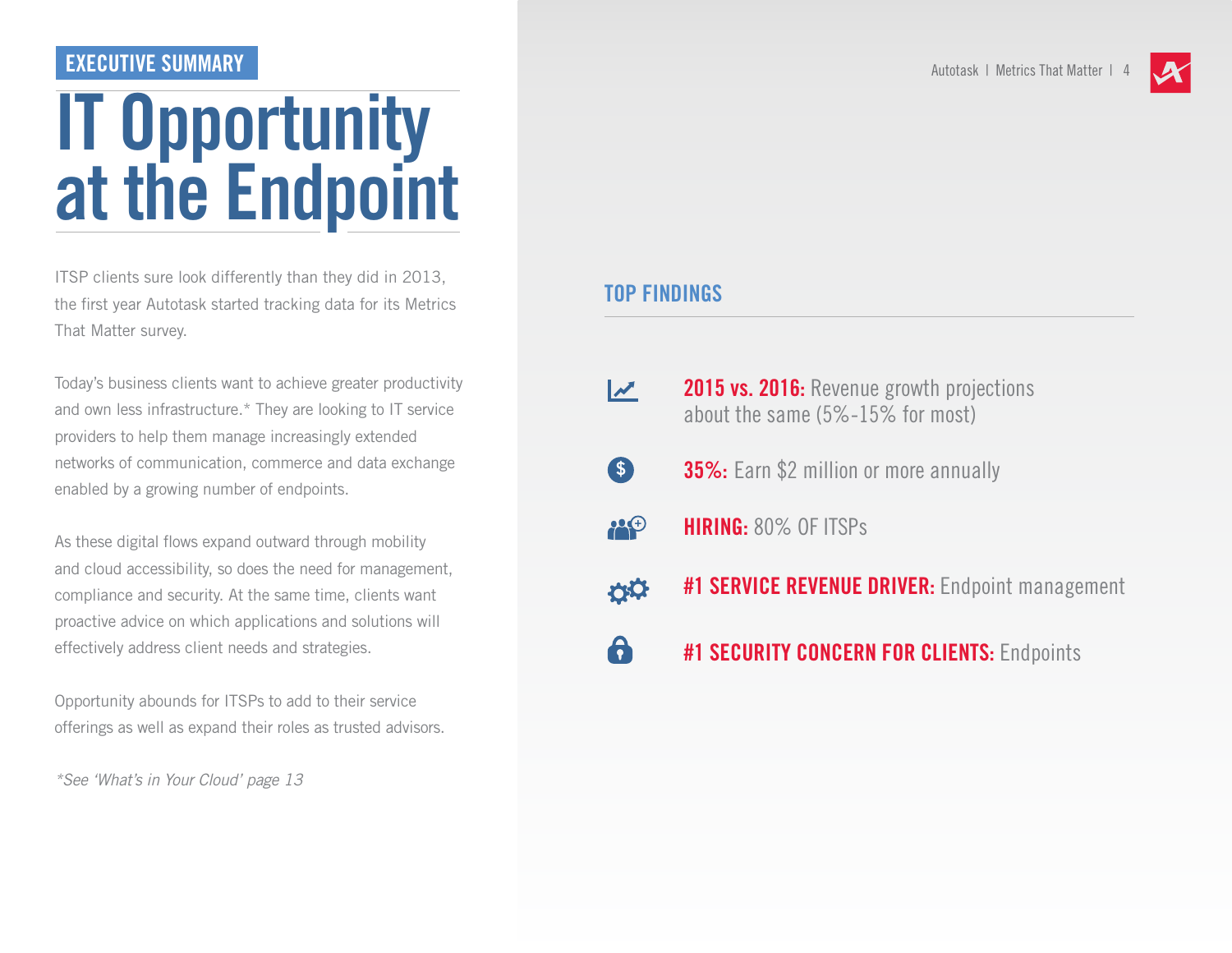

**44 Service providers need to be vertically<br>integrated around endpoints. We're<br>moving to a device-centric world, and** integrated around endpoints. We're moving to a device-centric world, and providers who can help customers drive value around the growing use of devices will be a profitable part of that world.<sup>1</sup> 77

– Patrick Burns, Vice President of Product Management at Autotask

#### ACTIONABLE INSIGHT

Be sure your portfolio includes services that help clients operate safely and efficiently within their expanding network of endpoints.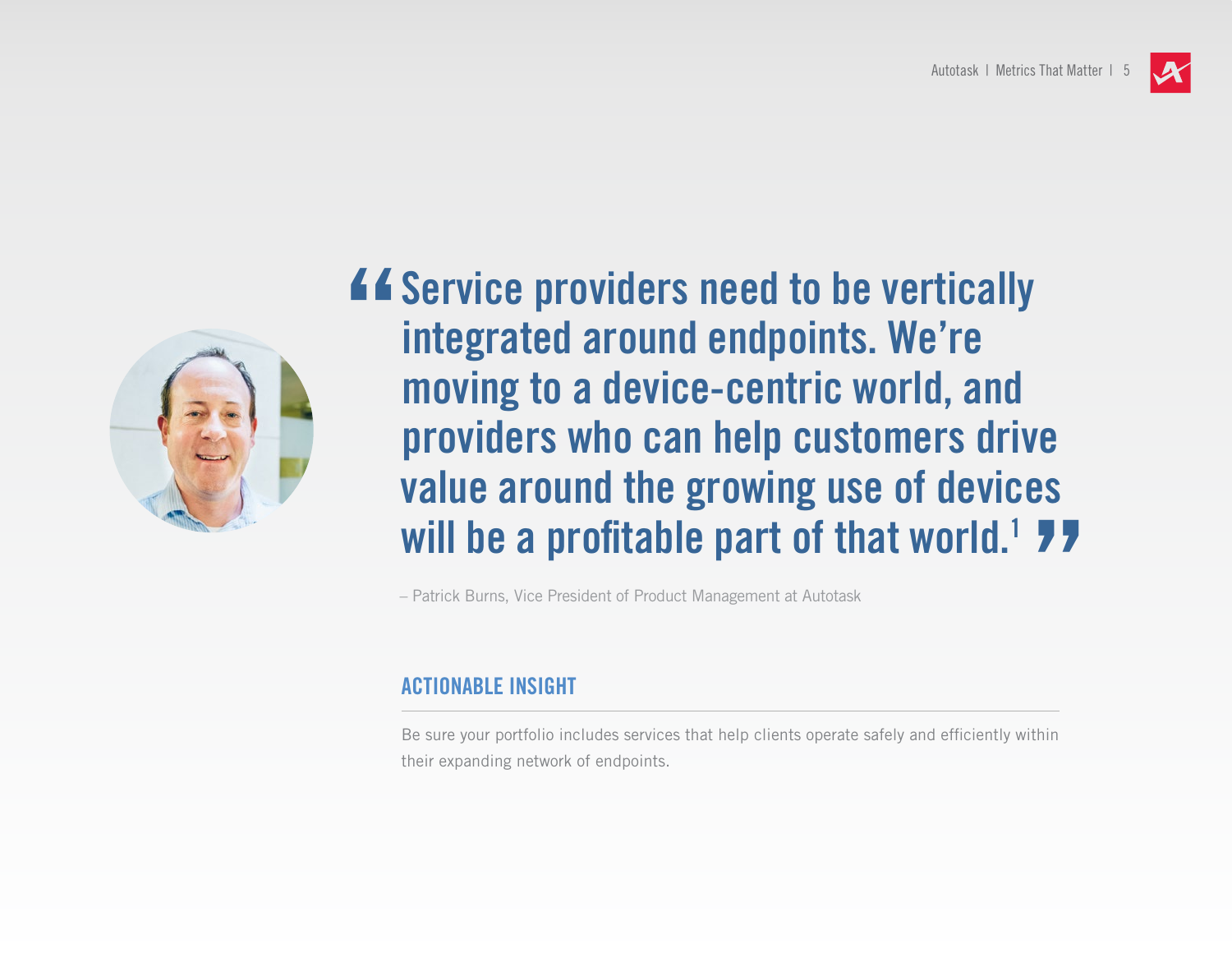## <span id="page-5-0"></span>Metrics That Matter by Role

It's clear that different roles prioritize metrics differently. Broadly, Executive Managers are watching profits the closest, while Service and Project Technicians track SLAs and billable resource utilization. Finance is most concerned with billable resource utilization but also emphasize profits as Executive Managers do.

#### **What does this mean for ITSPs?**

First, it's worthwhile to check organizational alignment to high-level metrics because every role is at risk of overemphasizing day-to-day performance while shared strategic goals are forgotten.

Second, everyone in the organization needs a clear view into metrics that measure personal and team performance, and customer satisfaction should be visible to everyone.

How can anyone be expected to comply otherwise?

#### MOST EMPHASIZED METRICS



#### Executive Management

- **1. Overall profits**
- **2. Profitability by customer**
- **3. Billable resource utilization**

#### Finance

- **1. Billable resource utilization**
- **2. Profitability by customer**
- **3. Overall profits**



#### Service/Help Desk & Project Management

- **1. SLAs**
- **2. Billable resource utilization**
- **3. Customer satisfaction**

#### ACTIONABLE INSIGHT

The first big step for many organizations is agreeing what KPIs to track for each function and for the organization overall. If this insight is lacking in your company, the KPIs listed above are a good place to start. Making this data visible to everyone is the path to accountability.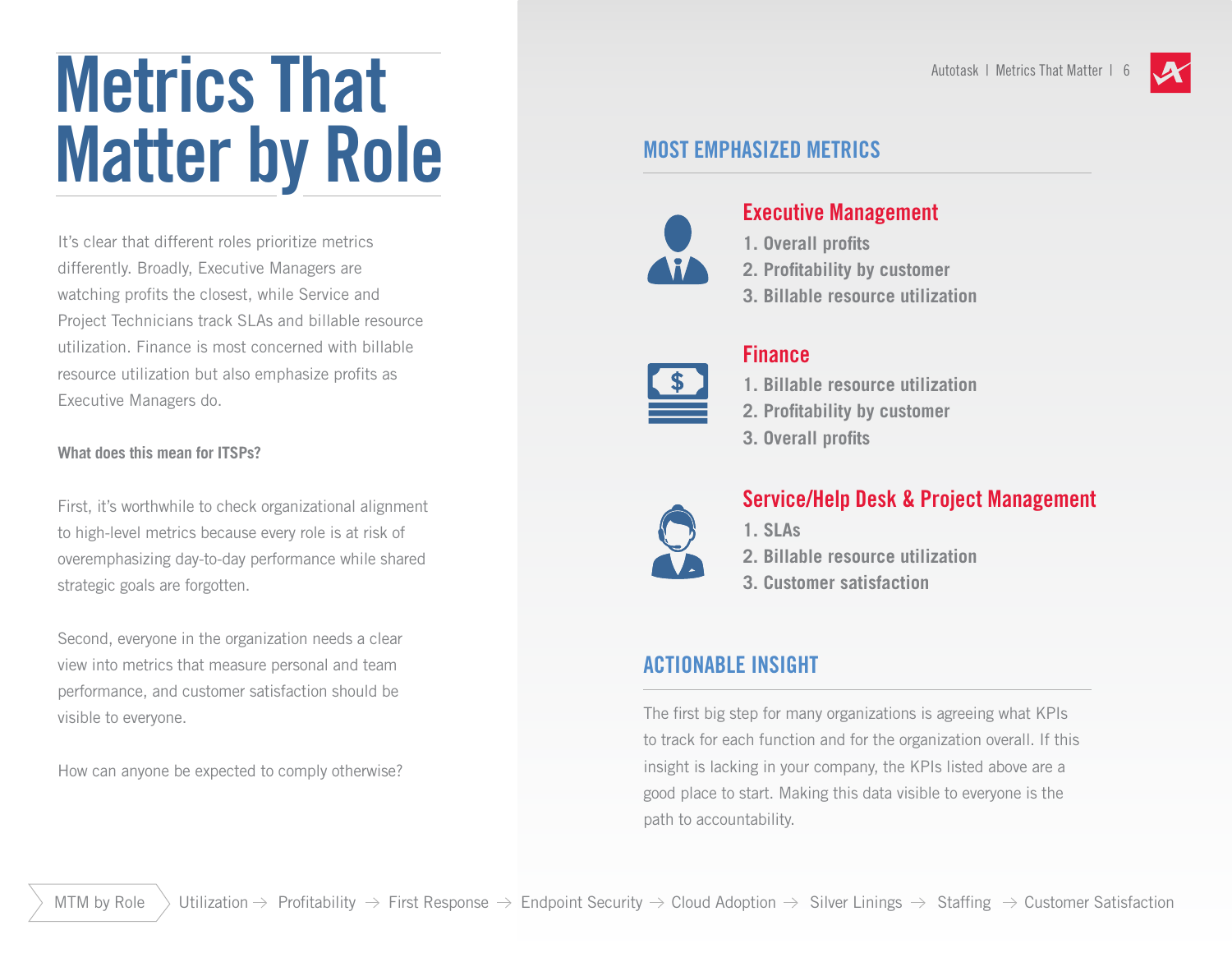### <span id="page-6-0"></span>Managing What You Measure

#### **The Most Measured**

When we asked ITSPs which success metrics they track, billable resource utilization was the top metric they cited. Only 6% measure none, and 7% measure all.

#### KEY PERFORMANCE INDICATORS (KPIs) RANKINGS

- 1. Billable resource utilization
- 2. Overall profits
- 3. SLAs
- 4. Profitability by customer
- 5. Customer satisfaction
- 6. Sales pipeline
- 7. Profitability by contract
- 8. Profitability by service
- 9. EBITDA
- 10. None of these

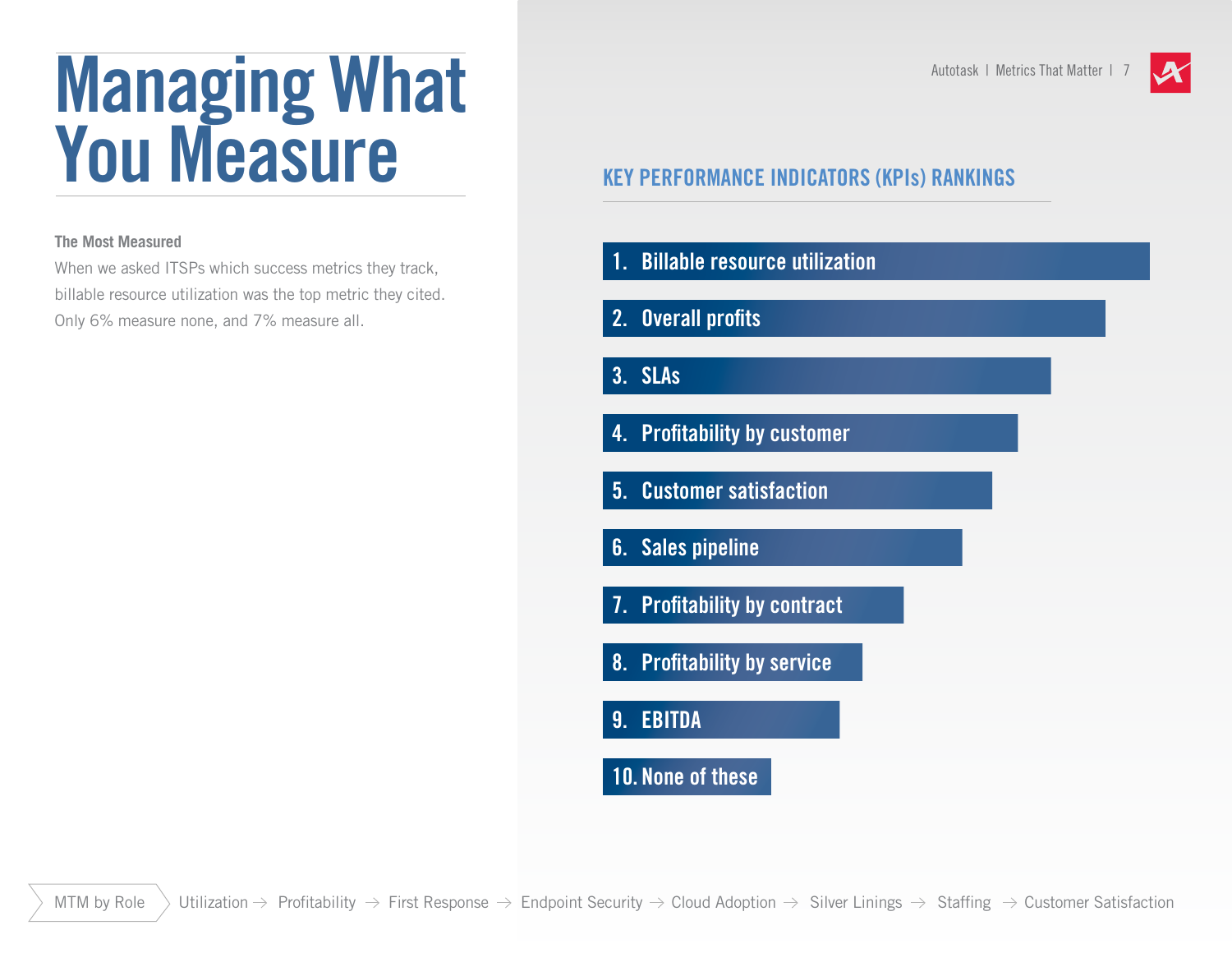

# <span id="page-7-0"></span>Billable Resource **Utilization**

#### **What's in that number?**

While it's good to have utilization in the 80- to-90% range based on expertise, paid time off and administrative tasks, other factors impact profitability.

#### **Profitable time trumps billable time**

- Downtime may be spent generating new business or on inefficient, manual processes. Each impacts profits differently.
- He with the most billable hours doesn't always win. Though listed as #7 and #8 for success measures, **profitability by contract and service** are where the game is won or lost in the long term.



#### ACTIONABLE INSIGHT

Even at the low end, 1 lost hour for each task  $= 6$ hours/week X \$100/hour X 48 hrs/year = **\$28.8K/year lost revenue.**

- **Losing 6-10 hrs/wk**
- **Aren't sure**

#### **Losing up to 5 hrs/wk in each category:**

- + Maintenance of on-prem hardware or software
- + Data entry into multiple systems
- + Inability to optimally schedule and dispatch techs
- + Inability to capture billable hours
- + Maintenance of disparate operating systems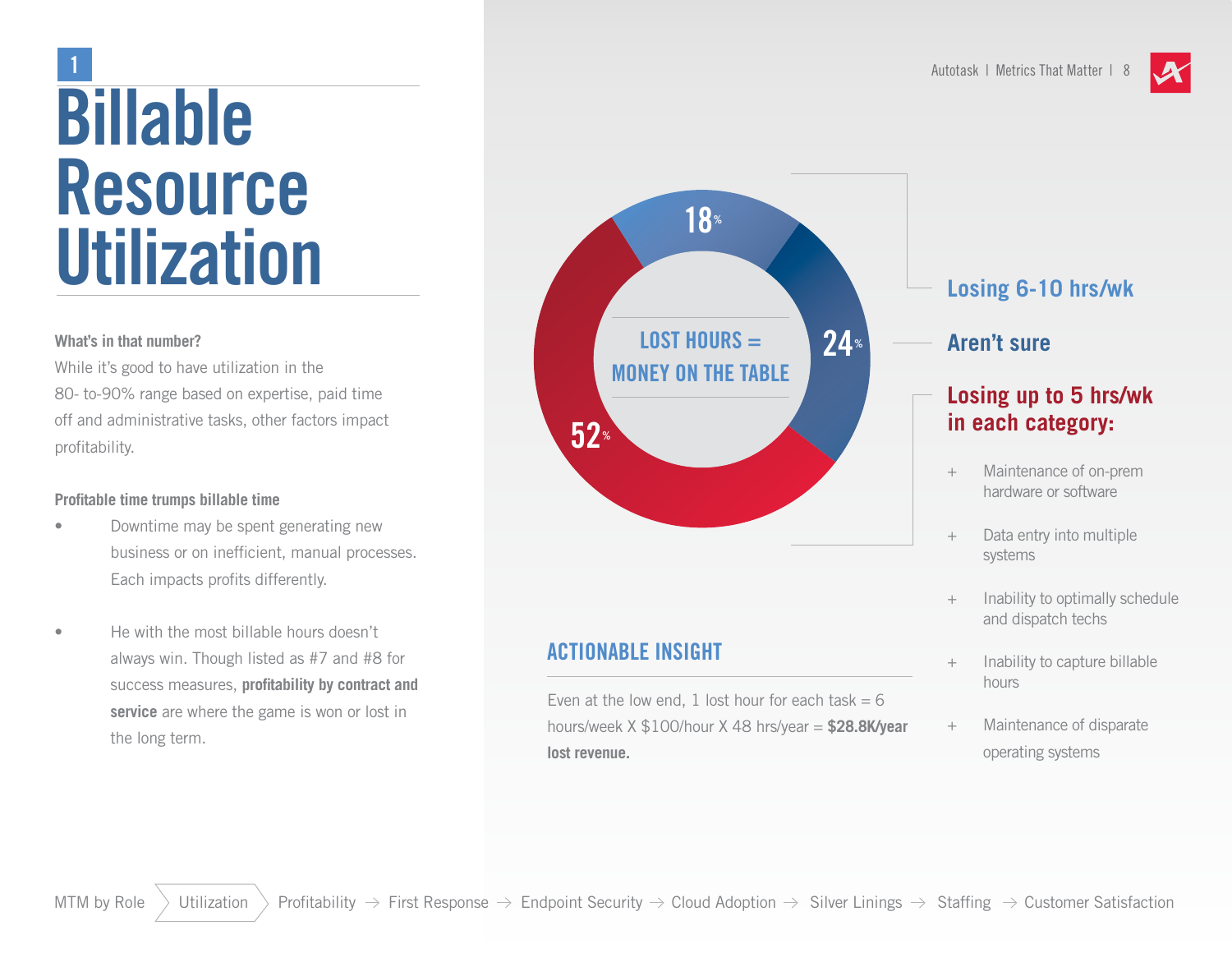### <span id="page-8-0"></span>**Overall Profits** 2 Autotask | Metrics That Matter | 9

Profits are the obvious goal of any IT service business but connecting the drivers throughout the service delivery lifecycle can be difficult.

**Only 7% of all ITSPs surveyed measure all 10 KPIs listed, but they all affect profitability.** This illustrates a critical disconnect in use of business performance metrics (even though there are many tools and technologies available to help with this).



#### KEY QUESTIONS TO MAXIMIZING PROFITABILITY

#### $\left| \mathbf{2} \right|$

#### Who are our most profitable clients?

**Not the most billed or ones with the highest satisfaction.**

#### $\mathbf{2}$

#### Who are our most valuable technicians?

**Not the most billed or most knowledgeable but generating more business.**



#### What is the profitability of each of our services?

**Consider what drives and deters continued growth.**



#### What is this costing us?

**Ask this question about the most inefficient processes in terms of client satisfaction and downtime, and the long-term ROI of solutions.**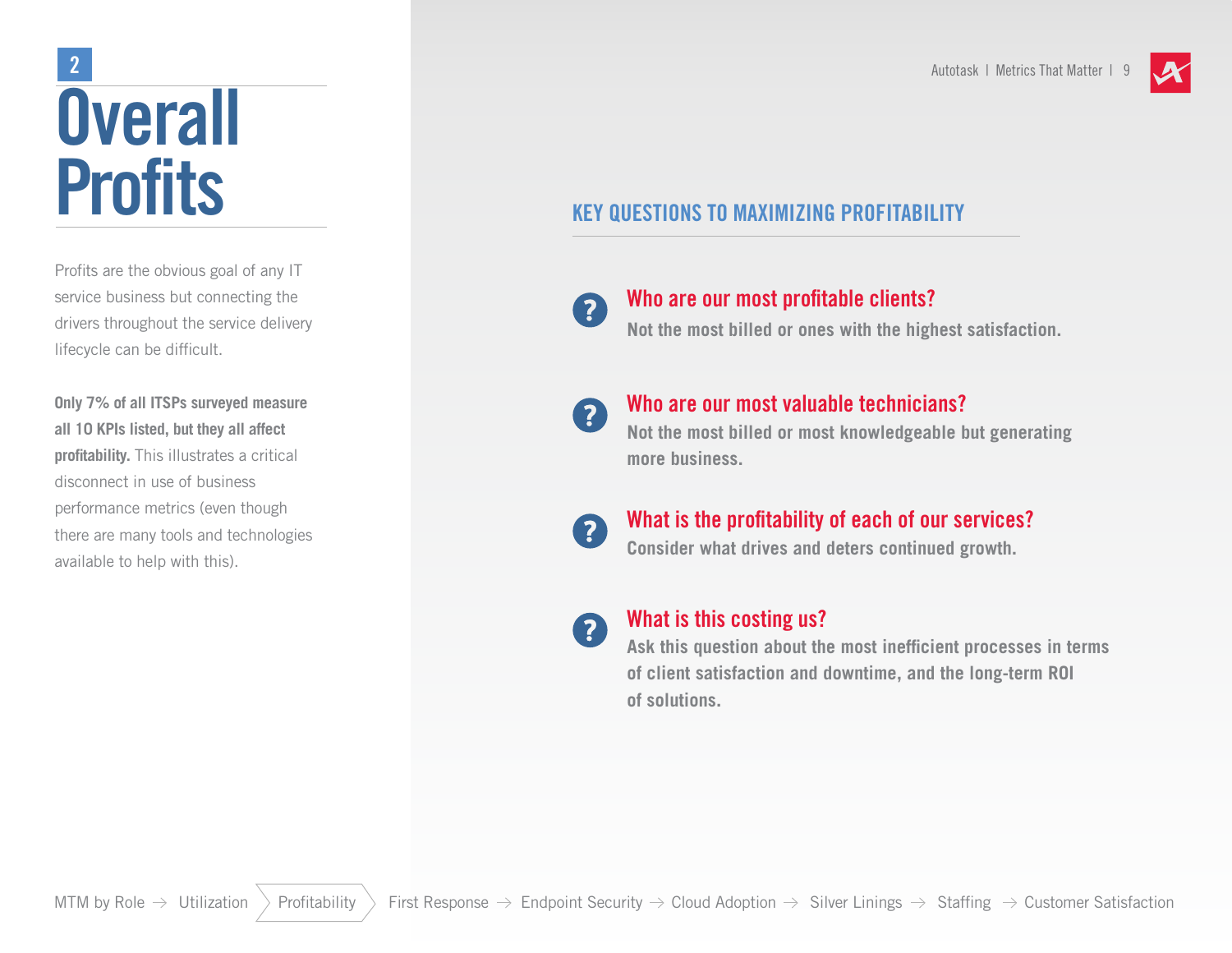

### <span id="page-9-0"></span>Service Level Response  $\overline{\mathbf{3}}$  Autotask | Metrics That Matter | 10

#### **Dashboard Data Improves Performance**

An Autotask study of aggregated user data in 2015 found that the use of dashboards improved median SLA first response time by 20 minutes, or 23%; proof positive that organizations manage what they measure. The 31% who "don't know" have a great opportunity to dig into the data and find out what's impacting response time.



#### GET SCHOOLED ON SLA METRICS

Get the infographic [here](http://www.autotask.com/resources/details/infographic-checklist/getting-schooled-on-sla-metrics?utm_source=mtm16&utm_medium=ebooklink&utm_content=infographic&utm_campaign=slametrics).

#### SLA FIRST RESPONSE: WHO'S HITTING THEIR TARGETS?



#### ACTIONABLE INSIGHT

Access to key metrics enables accountability. Once you know where the problems are, you can drive efficiency. If you don't know, you can't grow. The first step is to start measuring.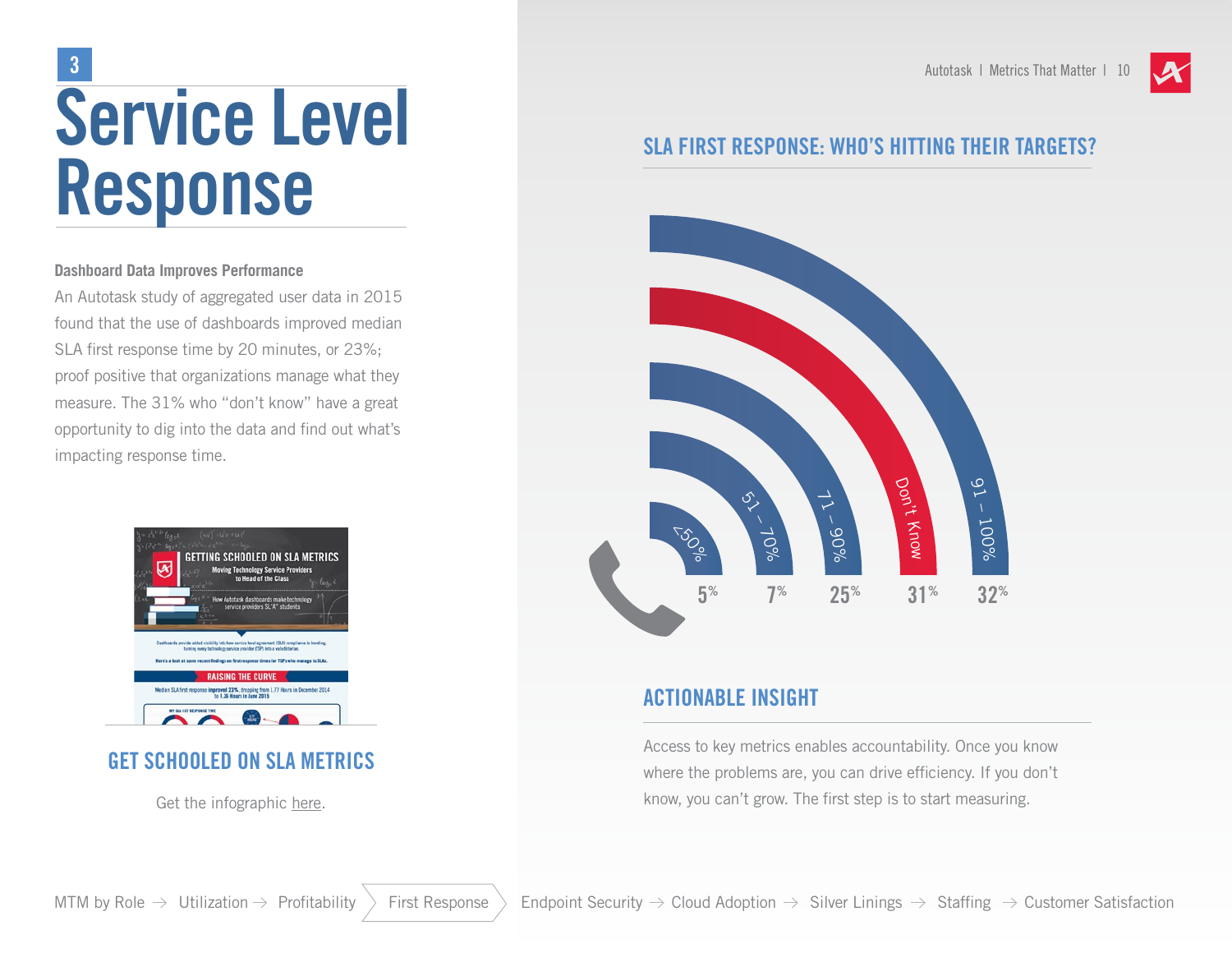

### <span id="page-10-0"></span>Endpoint Growth and Security Concerns

The two most transformative trends affecting ITSPs are directly related: endpoint growth and high demand for security services. Providers that position themselves to manage *and* secure proliferating endpoints will be in the best position to gain from new opportunity.

There are a lot more endpoints for ITSPs to manage, and everyone is worried about what that means for security.

According to the Ponemon Institute, negligent employees ignoring mobile device security policies are seen as the greatest risk, but common applications and third-party productivity apps also loom as a big threat.<sup>2</sup>

To both manage and secure endpoints most effectively, cloud delivery is the norm for 80% of surveyed ITSPs.

#### TOP 3 SERVICES DRIVING REVENUE



- **1. ENDPOINT MANAGEMENT**
- **2. BACKUP & STORAGE**
	- **3. DISASTER RECOVERY**

#### HOW WOULD YOU DESCRIBE ENDPOINT GROWTH?



**OF ITSPs REPORT STEADY OR SIGNIFICANT INCREASE IN THE NUMBER OF ENDPOINTS THEY MANAGE**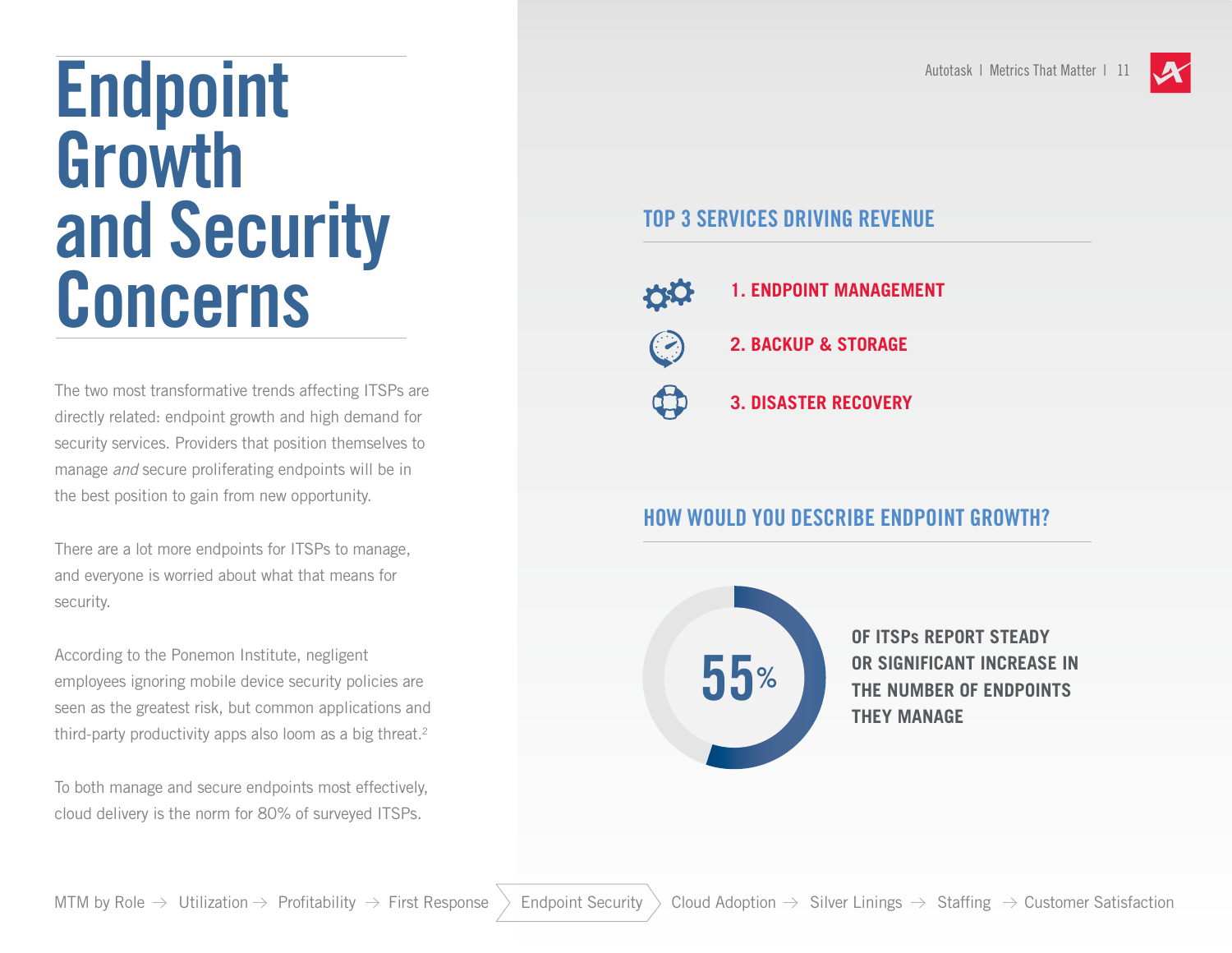

**44 Networks are changing structure from<br>
Client-server to client-device-cloud.**<br>
The endpoint growth is happening outsi client-server to client-device-cloud. The endpoint growth is happening outside office walls. As the home becomes a technology hub, security at the endpoint **becomes more relevant. 77**<br>  $\frac{1}{2}$   $\frac{1}{2}$ 

— Mark Cattini, President and CEO, Autotask

ITSPs SURVEYED MANAGE CLIENT ENDPOINTS VIA THE CLOUD

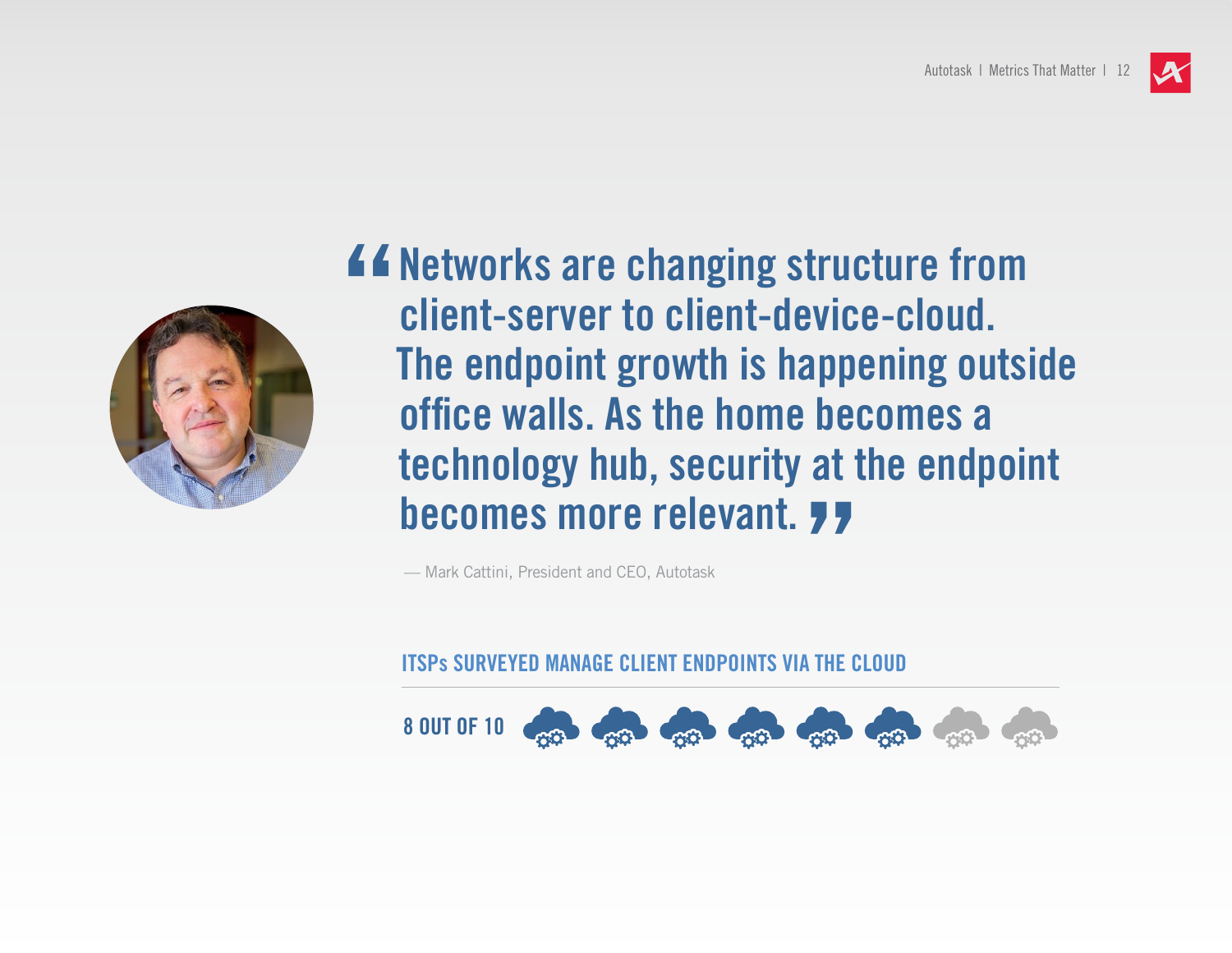### <span id="page-12-0"></span>What's in Your Cloud?

#### **Comfort in the Cloud**

When a customer is very conscious about security it's important to ensure that data stays within tightly controlled and monitored systems.

Sometimes it's important to make the customer understand that a cloud-based system can be even more secure than an on-premises solution.

A mature cloud provider will typically focus on offering the best possible security and provide a better audit trail than most in-house systems.

"Devices are where experiences come together. Today a lot of experience is on the device, but all of the applications have back-ends in the cloud."

—**Satya Nadella**, CEO, Microsoft3

#### HOW ITSPs DELIVER SERVICES VIA THE CLOUD

| <b>SERVICE</b>             | <b>PUBLIC</b><br><b>CLOUD</b> | <b>PRIVATE</b><br><b>CLOUD</b> | <b>HYBRID</b><br><b>CLOUD</b> |
|----------------------------|-------------------------------|--------------------------------|-------------------------------|
| Hosting                    | 38%                           | 30%                            | 32%                           |
| Backup & Restore           | 26%                           | 31%                            | 43%                           |
| <b>Disaster Recovery</b>   | 22%                           | 33%                            | 45%                           |
| <b>Endpoint Management</b> | 40%                           | 34%                            | 26%                           |
| File Sync & Share (FSS)    | 37%                           | 31%                            | 32%                           |
| <b>Accounting</b>          | 18%                           | 54%                            | 28%                           |
| Email                      | 49%                           | 20%                            | 31%                           |
| <b>ERP</b>                 | 25%                           | 45%                            | 31%                           |
| <b>CRM</b>                 | 39%                           | 32%                            | 29%                           |

#### ACTIONABLE INSIGHT

Being able to confidently tell clients which option is best for them can be a meaningful differentiator in a diverse and crowded cloud marketplace. Understand what service your customer wants to transition to the cloud next and help them pick the right solution based on their needs.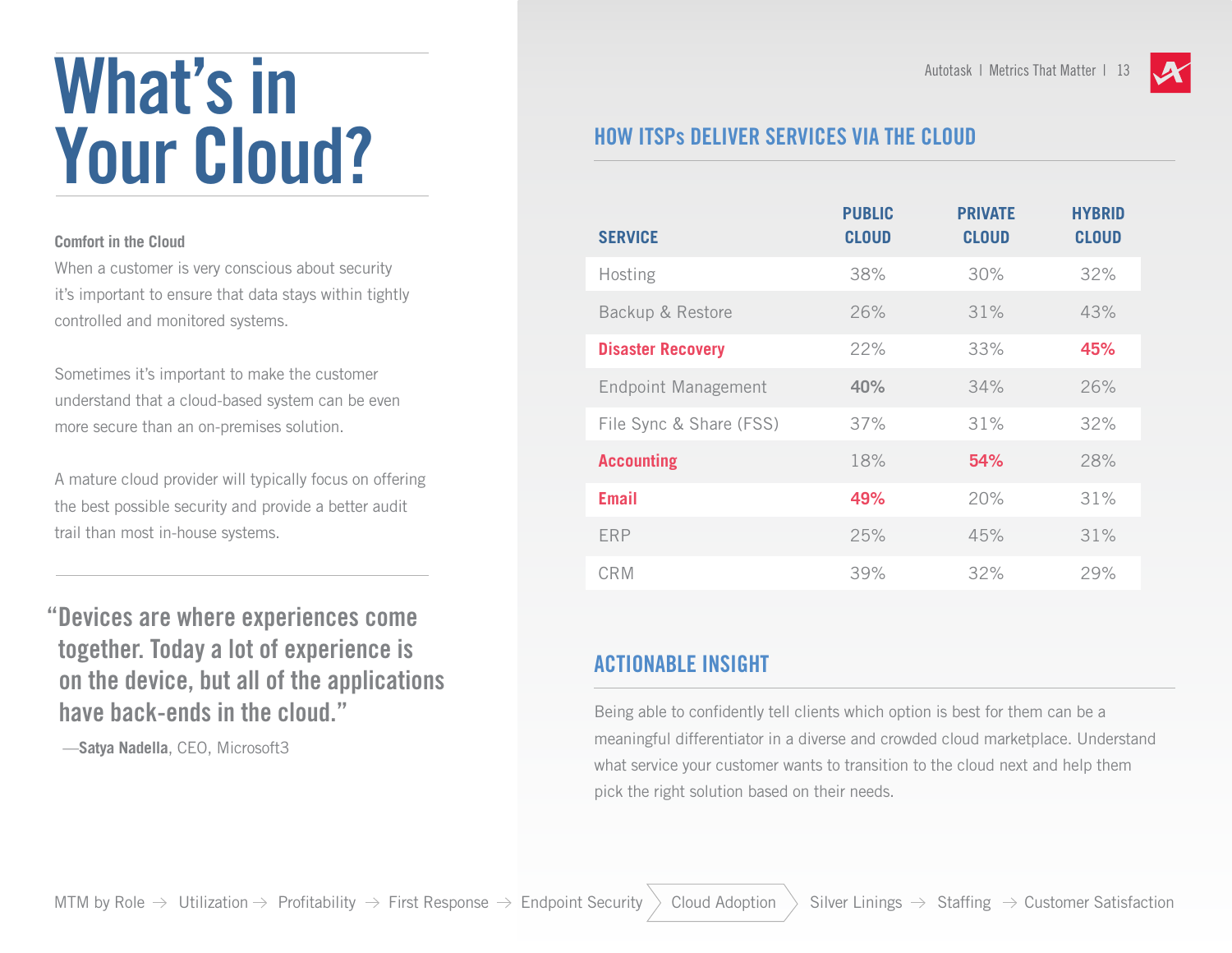### <span id="page-13-0"></span>Recurring Silver Linings

**A hybrid cloud solution to address a growing SMB need.**  While File Sync and Share (FSS) is not yet a widely adopted term in the enterprise, your clients are experiencing two clear business problems that this "chameleon" solution addresses:

- There are a lot more endpoints to manage.
- Everyone is worried about what that means for security.

Survey respondents confirmed that these business issues are driving services revenue:

#### **Top 3 Security-Related Services Driving Revenue:**

- 1. Endpoint security
- 2. Internet security
- 3. Email security

**of all businesses expected to replace or implement a new FSS solution this year4**



#### 10 SECURITY QUESTIONS FOR YOUR NEXT CLIENT REVIEW

- 1. Do you have employees accessing files remotely or when they travel?
- 2. Would field staff benefit from an easier way to access product info?
- 3. Are a significant number of reported incidents related to VPN?
- 4. Does FTP cause issues?
- 5. Is Outlook used as a filing cabinet creating storage and version control problems?
- 6. Would workflows that issue revision alerts help?
- 7. Do you have staff that review or present files on tablets, and would annotation/comment capabilities be helpful?
- 8. Do you have a concern with confidential data being shared by terminated staff?
- 9. Do you run into security compliance issues?
- 10. Are you looking to reduce infrastructure?

A "yes" to any question may indicate a business<br> need that can be addressed with an FSS solution.

#### ACTIONABLE INSIGHT

FSS solutions can address top-of-mind worries for SMBs as concerns new FSS solution this year<sup>4</sup> about security collide.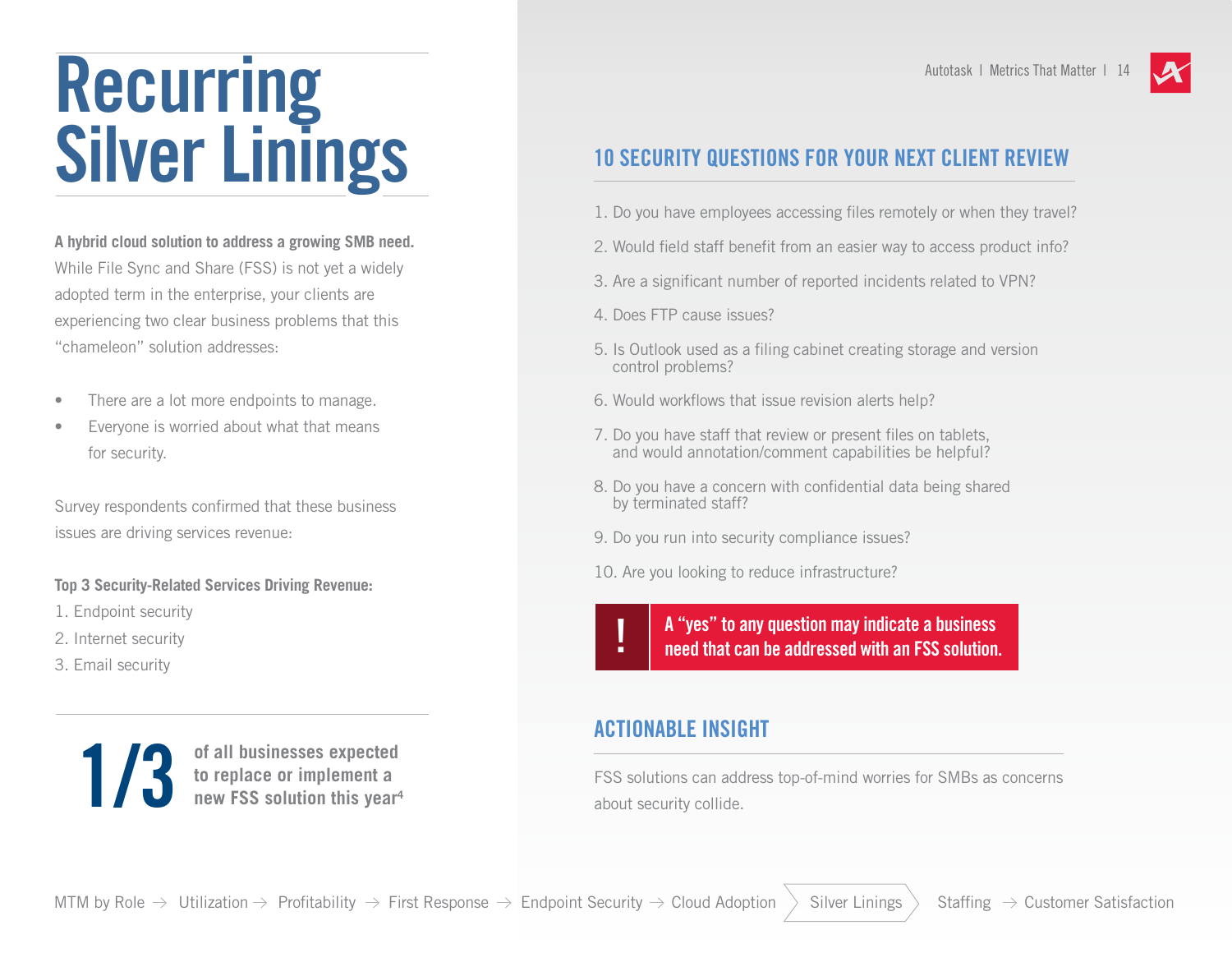### <span id="page-14-0"></span>**Staffing Up** Around Service **Delivery**

Client renewal rates are consistent and strong compared with 2015 with 75% of respondents having renewal rates of 80% or higher.

ITSPs are smartly responding to the top drivers of client renewals in their hiring plans.

- Service desk hires will be 2X sales hires and 3X project hires.
- This matches upward demand for managed services and cloud-based services.

#### ACHIEVING 80% CLIENT RENEWALS OR BETTER

#### 7 OF 1O **SURVEYED**

#### WHY ARE RENEWAL RATES RISING?



#### ITSPs ARE HIRING

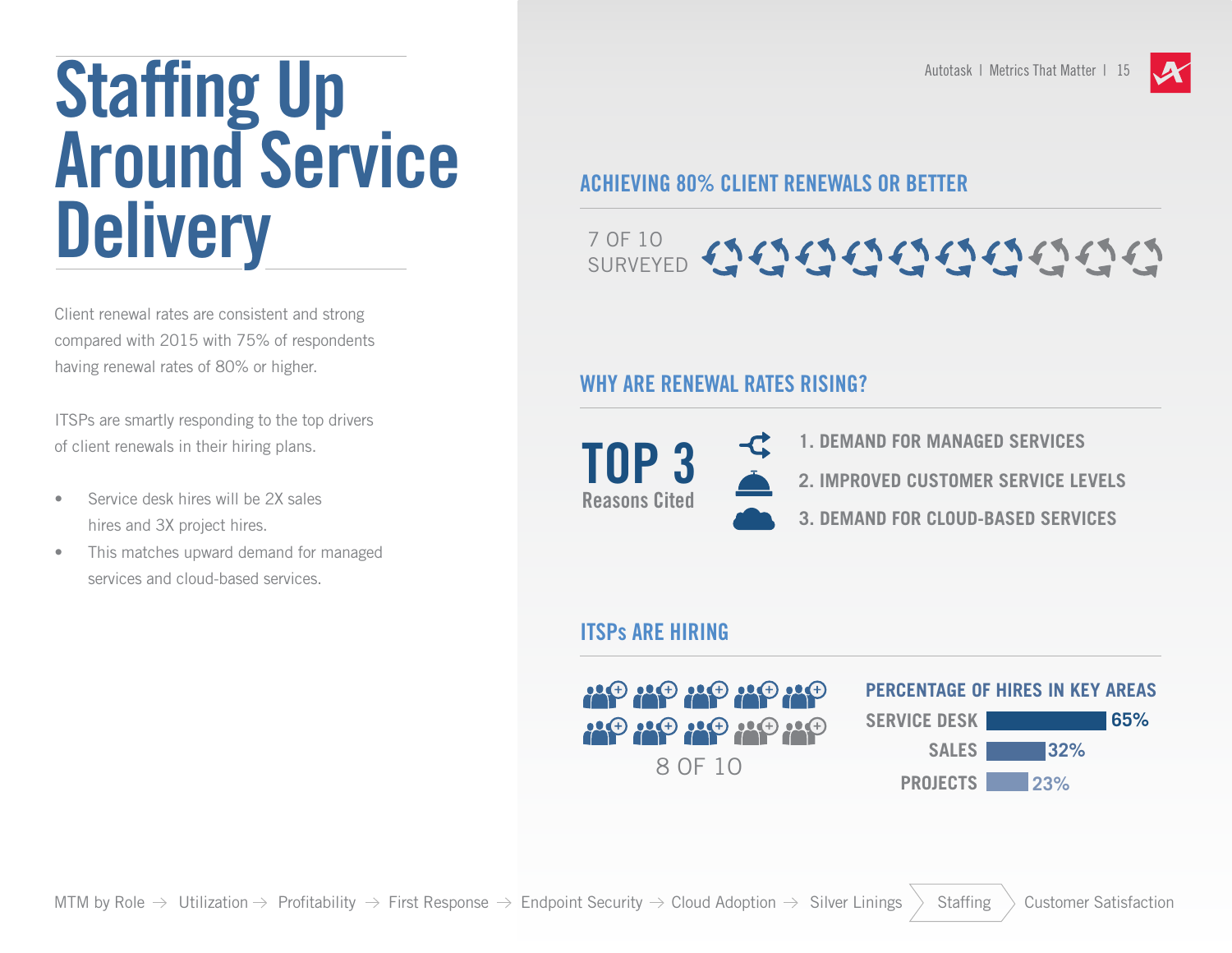

### <span id="page-15-0"></span>Measuring Customer **Satisfaction**

"Improved customer service levels" is the No. 2 driver of client renewals (after "demand for managed services"), and technology is behind this improvement — both as the ability to offer new solutions to clients and the ability to improve actual service.

The survey shows a good news/bad news situation among providers.

First the good news: Customers want more managed services, delivered well.

On the flip side, service providers need to do better: 24% of respondents don't measure service response times; 31% don't know their actual SLA first-response time; and 13% said they never solicit customer feedback.

#### TOOLS ITSPs USE TO IMPROVE/AUTOMATE CUSTOMER SATISFACTION



#### ACTIONABLE INSIGHT

While lots of service providers are employing tactics aimed at improving service, **only 15% conduct annual business reviews for clients**. Not only is this a key opportunity to assess and address satisfaction gaps, it also is an opportunity to offer new solutions and drive up that 80% renewal rate.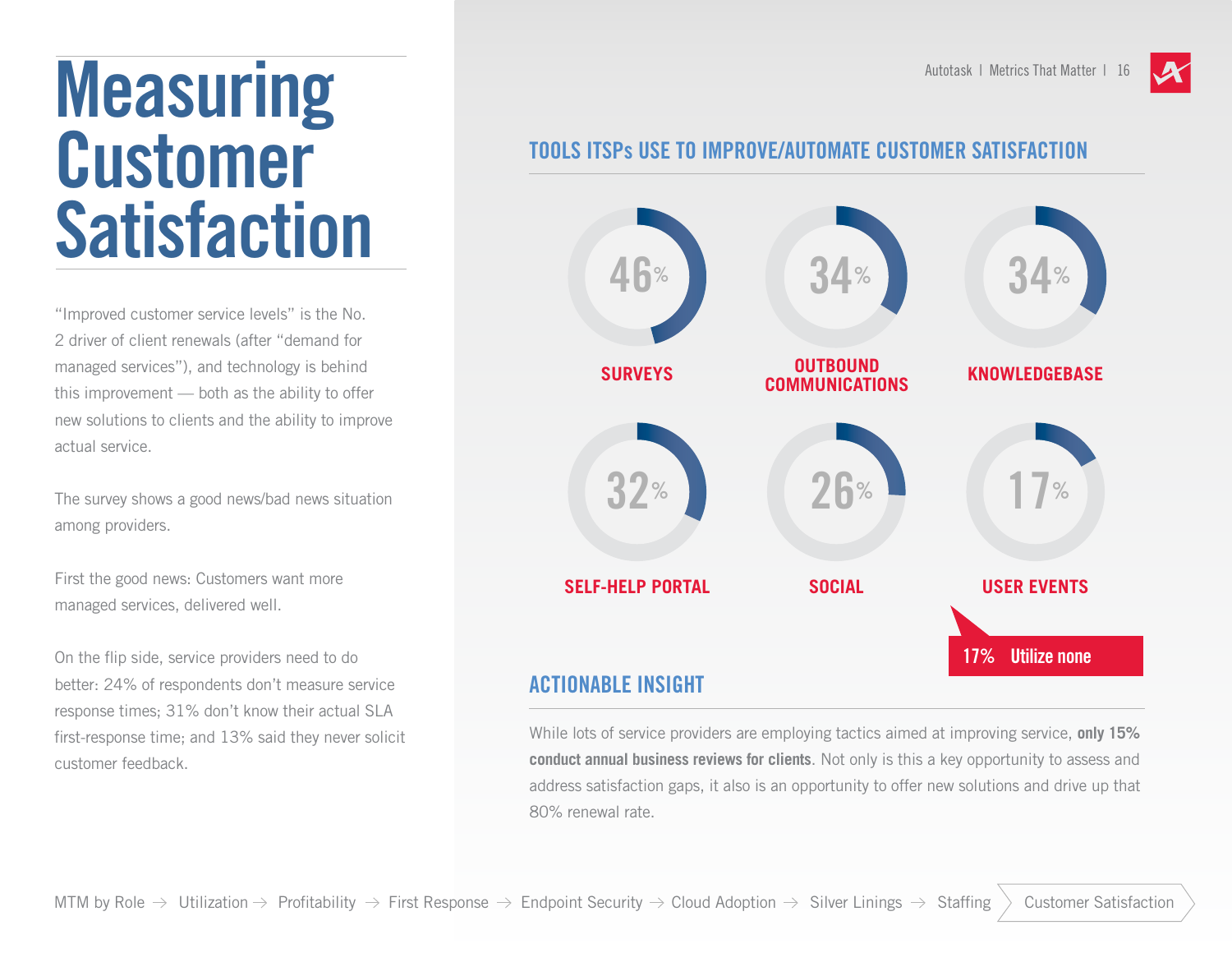

### <span id="page-16-0"></span>Conclusions, Sources & Resources

As this year's *Metrics That Matter* survey documents, revenue growth is strong and steady with investments being made to further improve service levels

Addressing core IT service delivery issues around efficiency and success measurement remain key to optimizing profits.

Growth-minded ITSPs also should review their service portfolios and make sure they are providing enough options for endpoint management and security, as well as solutions that enable customers to operate efficiently and safely in cloud environments.

It's becoming a device-driven world, and service providers that respond to the resulting needs of the enterprise will reap rewards.

For more information on how client needs are changing and how ITSPs should respond, visit the Autotask resource center at www.autotask.com/resources.

#### ADDITIONAL RESOURCES

[Getting Schooled on SLAs](http://www.autotask.com/resources/details/infographic-checklist/getting-schooled-on-sla-metrics)

[Smart IT Guide: Building A Profitable Hybrid](http://www.autotask.com/resources/details/ebook/smart-it-guide-hybrid-it-services-catalog)  **IT Services Catalog** 

[Smart IT Buyer's Guide to Endpoint Management](http://www.autotask.com/resources/details/ebook/smart-it-buyer-s-guide-to-autotask-endpoint-management)

[10 Reasons to Re-sell FSS](http://www.autotask.com/resources/details/ebook/10-reasons-to-resell-file-sync-and-share-fss-from-autotask) 

#### **SOURCES**

- 1. CRN.com
- 2 Ponemon Institute
- 3. Computer Weekly
- 4. Connected Data & Wilson Research Group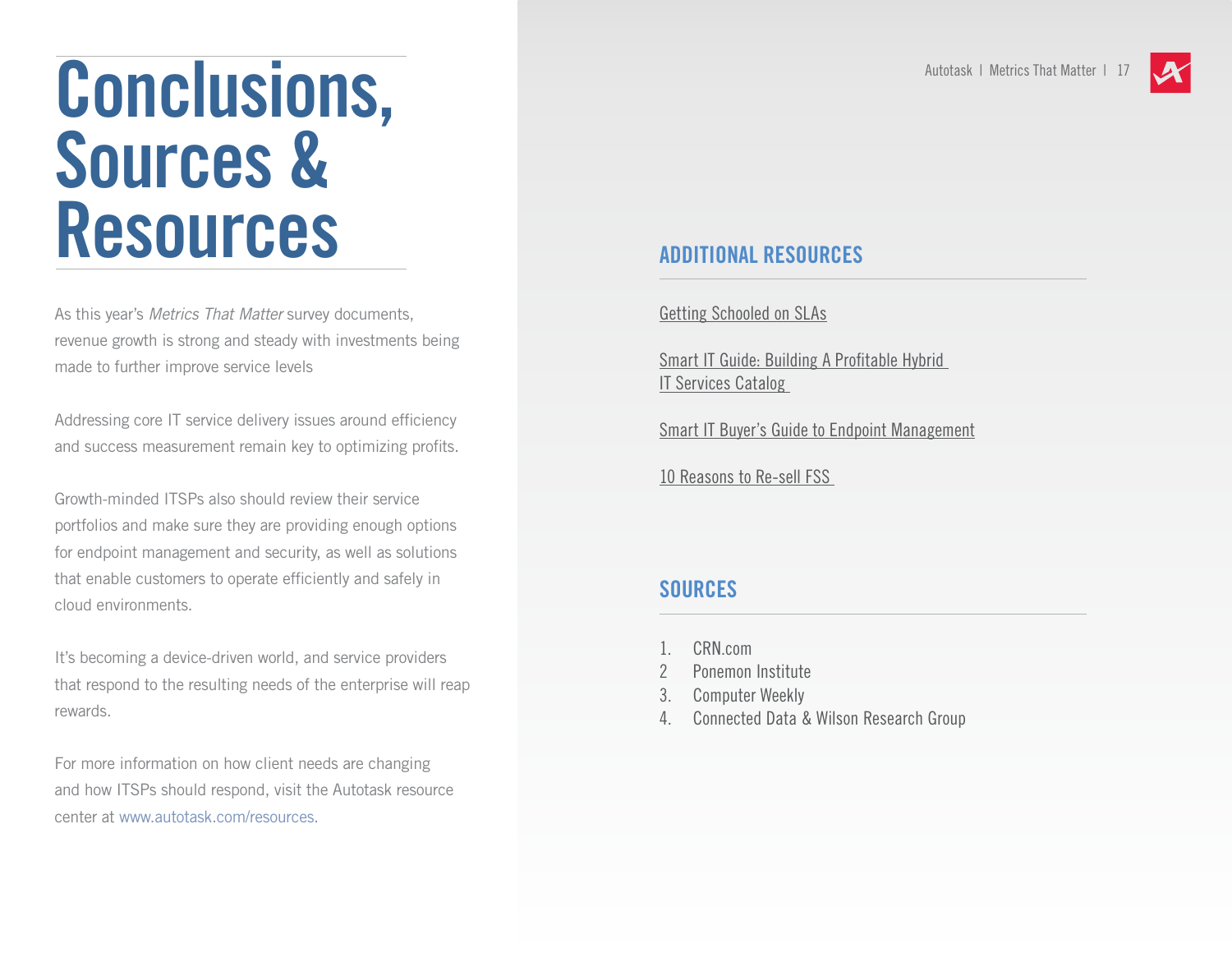### Share Ebook



| <b>COPY URL</b> | www.autotask.com/mtm2016 |
|-----------------|--------------------------|
|-----------------|--------------------------|